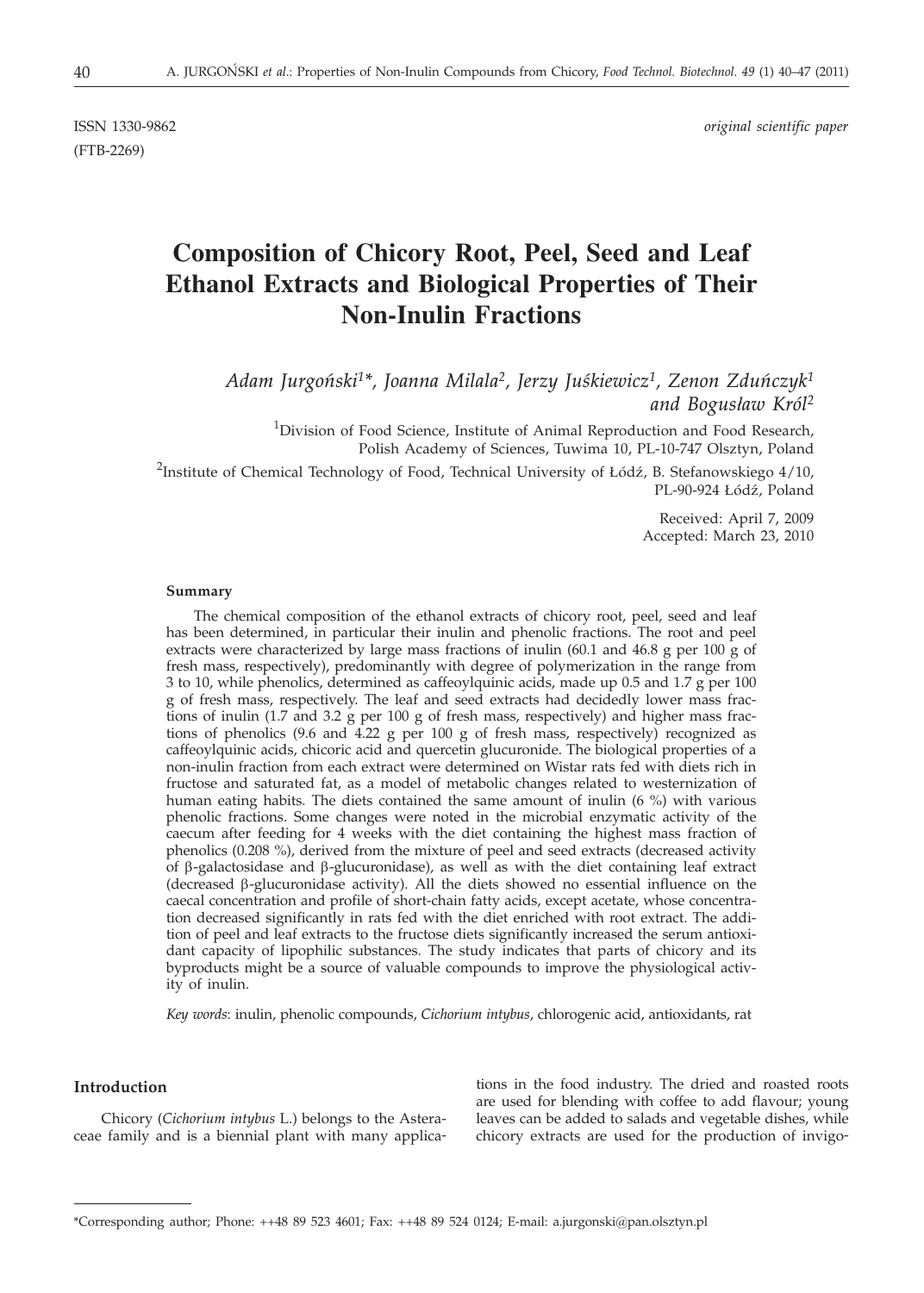rating beverages (*1*). The roots are also a main source of linear  $\beta$ -(2 $\rightarrow$ 1)-linked fructose chains, which are indigestible and selectively fermented in the body. As such they are classified as part of dietary fibre with proven prebiotic properties, beneficially affecting large bowel function with health promoting impact on the rest of the organism (*2,3*). Chicory inulin (average chain length of 10 fructose units) and its partial hydrolysate fructooligosaccharides (average chain length of 4 fructose units) are nowadays used as an ingredient in a wide range of food applications such as dairy, bakery, cereals, desserts, dressings, *etc*. These prebiotics are used in over 5000 food products worldwide. However, apart from inulin, there are also many other phytochemicals present in the different parts of chicory, such as sesquiterpenes and phenolic compounds (*1*). Moreover, several biological attributes of chicory extracts have been reported in *in vivo* studies, such as antihepatotoxic activity (*4,5*) and reduction of cholesterol uptake (*6*).

On the other hand, large amounts of chicory wastes and residues (leaves and peels) are currently hardly used in industrial processing. The management of vegetable and fruit wastes seems to be advisable and is of growing scientific interest (*7*). Additionally, a recent study has demonstrated that the *Cichorium* genus possesses both pro- and antioxidants (*8*), and other authors have pointed to a phenolic fraction with potential antiradical activity present in chicory (*7,9*). However, not only phenolic compounds can be responsible for the *in vitro* antioxidant activity of chicory preparations. For instance, it is proposed that sugars themselves, especially sucrose and fructans, can also act as radical scavengers in plant cells (*10,11*). The foregoing data, in connection with a new scientific approach to antioxidant capacity as the major health-promoting property associated with dietary fibre (*12*), encouraged us to examine non-inulin fraction of chicory by-products as potential health promoting agents improving physiological activity of inulin.

The purpose of this study is to assess the biological properties of diets supplemented with extracts from chicory root, peel, seed and leaf, extracted with 75 % ethanol, with well-characterized carbohydrate and phenolic fractions. The diets, identical in terms of carbohydrates and the degree of polymerization (DP) of inulin, contained different amounts and structures of phenolic fraction, thus enabling us to check the effect of the non-inulin fraction of the tested extracts. The main focus was on the caecal fermentative processes, which are known to be favoured by dietary inulin, as well as on the antioxidant status and lipid profile of blood. In order to obtain an animal model of metabolic changes related to the westernization of human eating habits, such as the increase in consumption of refined sugars and saturated fats, we used a fructose- and cholesterol- -rich diet supplemented with pork lard. A high-fructose diet is claimed to possess the ability to induce dyslipidemia, hyperinsulinemia, and oxidative stress in rats (*13*).

## **Materials and Methods**

## *Chicory preparation*

Raw chicory (*Cichorium intybus* L.) was provided by Cykoria Co. (Wierzchosławice, Poland), a company spe-

cializing in its processing. Preparation was carried out as previously reported (*14*). Briefly, after drying at <70 °C, the root cubes (2 kg), peels (2.5 kg), leaves (1.3 kg) and seeds (1 kg) were extracted with 75 % ethanol. Dried roots and peels were extracted once for 3 h in a continuous manner, while leaves and seeds were extracted consecutively (4 times) with 1:3 sample to solvent ratio. The total volume of ethanol used for obtaining root and peel extracts was 18 and 20 L, respectively. The extraction procedure was performed in hermetic containers and without light access from the outside. The ethanol was removed by vacuum distillation and the extracts were further freeze-dried for 24 h, beginning at –30 °C, followed by an additional drying at 40 °C for 2 h. The final extraction yields were 33.0 % from roots, 17.6 % from peels, 10.0 % from leaves and 3.5 % from seeds. The extracts contained different amounts of inulin and phenolics (Table 1).

# *Determination of dry matter, ash, protein, fat and antioxidant activity of the chicory preparations*

Dry matter, ash, protein and fat contents in the extracts from roots, peels, seeds and leaves were determined according to the official methods of AOAC (*15–18*).

*In vitro* antioxidant activity was performed using 2,2-diphenyl-1-picrylhydrazyl (DPPH) radical according to the modified method of Brand-Wiliams *et al.* (*19*). Briefly, the extracts were dissolved in 10 mL of 80 % ethanol, then 0.05 mL of the solution were added to 1.95-mL solution of DPPH radical  $(60.8 \mu \text{mol/L})$ , mixed and incubated for 30 min in the dark. The absorbance was measured at  $\lambda$ =515 nm and the results were expressed as nmol of Trolox equivalent per g of sample.

# *Determination of carbohydrates and phenolics in the chicory preparations*

Carbohydrate determinations were performed using HPLC (Knauer Smartline with RI K-2301 Knauer detector, Berlin, Germany), Animex HPX 87C (300×7.8 mm) column and water as a mobile phase (flow rate 0.5 mL/min and temperature 85 °C). A sample of the tested preparation (0.5–1 g) was dissolved in water (10 mL) and passed through a column filled with a mixture of cation and anion exchangers (1:2 mass ratio). The first 5 mL of the filtrate were rejected and the next 4 mL were collected, then 2 of the 4 mL were used directly for the analysis of mono- and disaccharides. The remaining 2 mL were diluted twice and used for the determination of fructooligosaccharides, after previously desalting the filtrate and mixing it with acetonitrile (1:1 volume ratio) according to the procedure of Król and Grzelak (*20*).

Phenolic determinations were performed according to the procedure of Milala *et al.* (*14*), using HPLC (Dionex system with DAD detector, Germering, Germany) coupled with Synergi<sup>TM</sup> Fusion-RP 80A column (150 $\times$ 2 mm, 4 um; Phenomenex, Torrance, CA, USA). Phase A was 0.05 % phosphoric acid in water, phase B was 0.05 % phosphoric acid in acetonitrile, flow rate was 0.25 mL/min, and temperature was 25 °C. Gradient: stabilization for 10 min with 4 % of phase B, 4–50 % B for 0–33 min, 50 % B for 33–34 min and 4 % B for 34–35 min. The absorbance was measured at 325 and 360 nm. Hyperoside, quercetin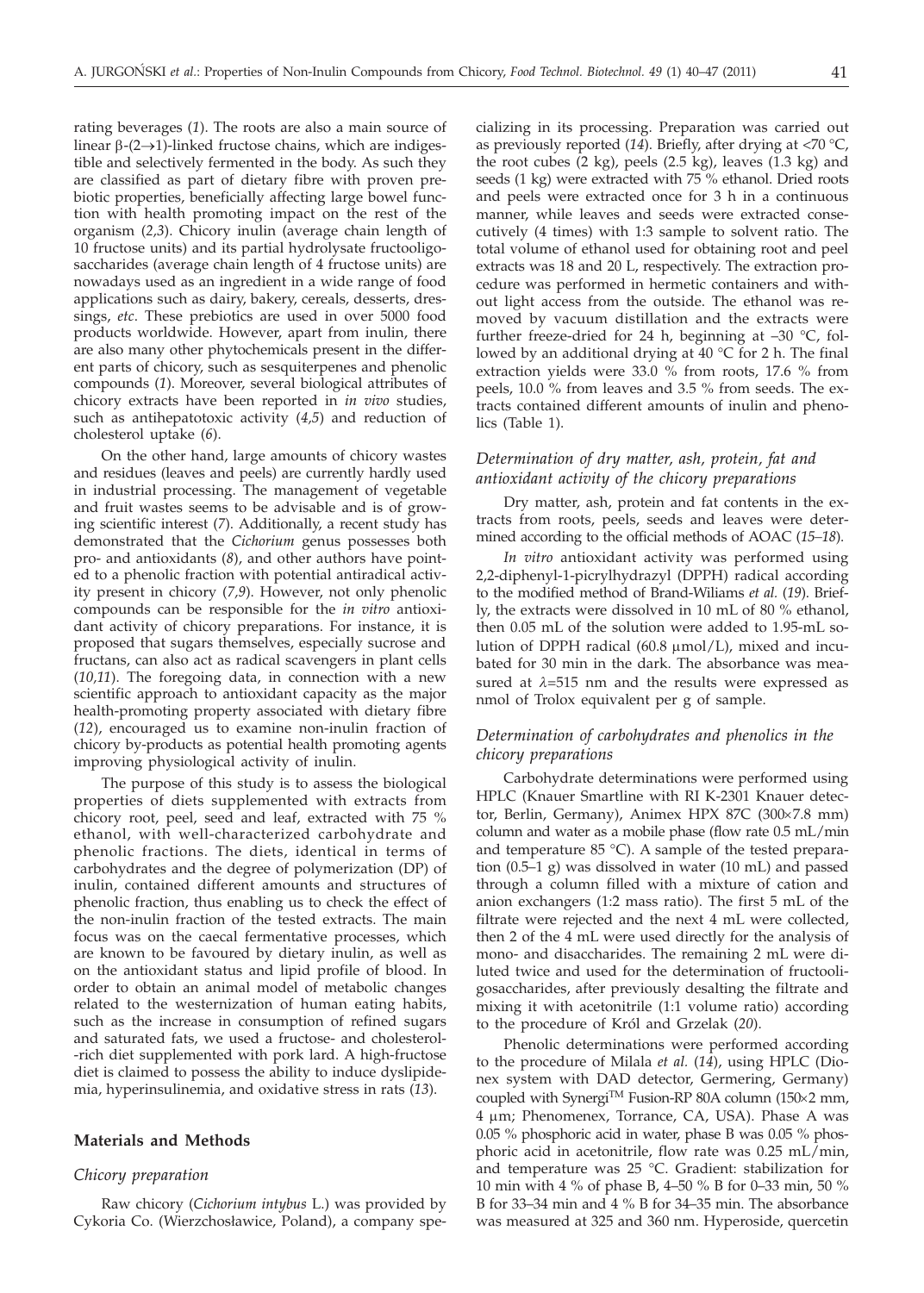|  |  | Table 1. Composition and antioxidant activity of chicory extracts |  |  |  |
|--|--|-------------------------------------------------------------------|--|--|--|
|  |  |                                                                   |  |  |  |

|                                             | $m/(g \text{ in } 100 \text{ g of fresh mass})$ |                      |                      |                       |  |
|---------------------------------------------|-------------------------------------------------|----------------------|----------------------|-----------------------|--|
|                                             | <b>RE</b>                                       | PE                   | <b>SE</b>            | LE                    |  |
| Dry matter                                  | $(97.3 \pm 0.1)^b$                              | $(98.0 \pm 0.20)^a$  | $(95.0 \pm 0.20)^c$  | $(97.9 \pm 0.1)^a$    |  |
| ash                                         | $(3.8\pm0.03)^d$                                | $(8.2 \pm 0.04)^{b}$ | $(8.4 \pm 0.05)^{a}$ | $(6.6 \pm 0.06)^c$    |  |
| protein                                     | $(5.6 \pm 0.1)^c$                               | $(8.9 \pm 0.2)^{b}$  | $(10.7 \pm 0.3)^a$   | $(8.7 \pm 0.2)^{b}$   |  |
| fat                                         | $(1.73 \pm 0.06)^{b}$                           | $(0.66 \pm 0.07)^c$  | $(14.4 \pm 0.2)^a$   | $(1.42\pm0.06)^{b}$   |  |
| Mono- and disaccharides                     | $(24.3 \pm 0.15)^d$                             | $(25.6 \pm 0.2)^c$   | $(34.9 \pm 0.3)^b$   | $(62.4 \pm 0.6)^a$    |  |
| glucose                                     | $(2.7 \pm 0.02)^d$                              | $(3.4 \pm 0.03)^c$   | $(12.1 \pm 0.1)^b$   | $(27.9 \pm 0.3)^a$    |  |
| fructose                                    | $(5.7 \pm 0.03)^d$                              | $(6.4 \pm 0.04)^c$   | $(21.4 \pm 0.2)^b$   | $(22.3 \pm 0.3)^a$    |  |
| sucrose                                     | $(15.9 \pm 0.1)^a$                              | $(15.8 \pm 0.1)^a$   | $(1.4 \pm 0.02)^{c}$ | $(12.2 \pm 0.1)^b$    |  |
| Inulin fraction                             | $(60.1 \pm 0.3)^a$                              | $(46.8 \pm 0.2)^b$   | $(1.7 \pm 0.04)^d$   | $(3.2 \pm 0.02)^c$    |  |
| $DP = 3 - 10$                               | $(46.0 \pm 0.2)^a$                              | $(33.8 \pm 0.1)^b$   | $(1.5 \pm 0.02)^d$   | $(3.2 \pm 0.02)^{c}$  |  |
| DP>10                                       | $(14.1 \pm 0.1)^a$                              | $(13.0 \pm 0.1)^b$   | $(0.3 \pm 0.02)^c$   |                       |  |
| Phenolic fraction                           | $(0.50 \pm 0.02)^d$                             | $(1.70 \pm 0.02)^c$  | $(9.60 \pm 0.03)^a$  | $(4.22 \pm 0.07)^b$   |  |
| CQAs                                        | $(0.50 \pm 0.02)^d$                             | $(1.70 \pm 0.02)^c$  | $(9.60 \pm 0.03)^a$  | $(1.35\pm0.03)^{b}$   |  |
| monoCQAs                                    | $(0.30 \pm 0.01)^d$                             | $(0.95 \pm 0.01)^c$  | $(2.80 \pm 0.01)^a$  | $(1.27 \pm 0.01)^b$   |  |
| diCQAs                                      | $(0.20 \pm 0.01)^c$                             | $(0.75 \pm 0.01)^b$  | $(6.80 \pm 0.02)^a$  | $(0.08 \pm 0.02)^d$   |  |
| chicoric acid                               |                                                 |                      |                      | $2.13 \pm 0.03$       |  |
| quercetin glucuronide                       |                                                 |                      |                      | $0.74 \pm 0.02$       |  |
| Antioxidant activity/(nmol/g of fresh mass) | $(30.2 \pm 3.1)^d$                              | $(80.3 \pm 4.2)^c$   | $(505.1 \pm 6.0)^a$  | $(210.1 \pm 5.8)^{b}$ |  |

RE=root extract, PE=peel extract, SE=seed extract, LE=leaf extract, DP=degree of polymerization, CQAs=caffeoylquinic acids; data are expressed as mean±standard deviation  $(N=3)$ ; values not sharing the same superscript within a row are different at  $p\leq 0.05$ 

glucoside, apigenin and luteolin were purchased from Extrasynthese (ZI Lyon Nord, Genay, France). Chicoric acid (dicaffeoyltartaric acid) was isolated from leaves as described by Scarpati and Oriente (*21*) and its purity was confirmed by UV spectroscopy, optical rotation, and HPLC. Dicaffeoylquinic acid was a pure substance isolated by semipreparative HPLC (Phenomenex column,  $250\times10$  mm, Torrance, CA, USA, injection volume 200  $\mu$ L, flow rate 5 mL*/*min, eluent as above) from root extracts and was confirmed by MS spectrum (FAB MS [M-H]<sup>-</sup><br>515.3 *m/z*). Quercetin glucuronide was isolated from leaf 515.3 *m/z*). Quercetin glucuronide was isolated from leaf extract by semipreparative HPLC and was confirmed by UV and MS spectra (Phenomenex column,  $250\times10$  mm, Torrance, CA, USA, injection volume  $200 \mu L$ , flow rate 5 mL*/*min, eluent as above). All aforementioned substances were used as identification standards by comparison of retention times and UV spectra and additionally compared with the data obtained previously (*22–25*). All hydroxycinnamic acids were calculated as chlorogenic acid (5-caffeoylquinic acid) and all polyphenolic glycosides as quercetin (Sigma, St. Louis, MO, USA). Additionally, the total phenolic content was also determined using Folin- -Ciocalteu reagent (*26*).

# *Biological assessment of non-inulin fractions*

The animal protocol used in this study was approved by the Institutional Animal Care and Use Committee, University of Warmia and Mazury, Poland. The assessment was conducted on 30 male Wistar rats divided into 5 groups of 6 animals each. All animals were housed individually over 4 weeks in standard conditions with free access to water and semi-purified casein diets (Table 2). All experimental diets were similar in terms of dietary ingredients except for the phenolic fraction, which was constituted mainly of caffeoylquinic acids (CQAs). The diets were adjusted to the level of carbohydrates and DP of inulin with calculated mass fractions of phenolics, and contained, among other items, the same quantity of fructose (60 %), lard (8 %), cholesterol (1 %), and inulin (6 %). Inulin was adjusted using commercial preparations Frutafit® TEX! with DP>10 (Sensus, Roosendaal, the Netherlands) and Raftilose® P95 with DP 3–7 (BENEO-Orafti, Tienen, Belgium). The control diet did not contain phenolics. A diet supplemented with 10 % of root extract (RE) contained 0.05 % of CQAs (monoCQAs*/*diCQAs 60:40), a diet supplemented with 6.5 % of peel extract (PE) contained 0.107 % of CQAs (monoCQAs*/*diCQAs 54:46), a diet supplemented with 8 % of PE and 0.8 % of seed extract (SE) contained 0.208 % of CQAs (PSE diet, monoCQAs*/*diCQAs 45:55), and a diet supplemented with 2.5 % of leaf extract (LE) contained  $0.106$  % of total phenolics. The mass ratio of phenolic compounds in the last diet was as follows: monoCQAs*/*diCQAs*/*chicoric acid*/*quercetin glucuronide 30:2:50:18. In all experimental diets the extracts were added at the expense of sucrose, inulin and corn starch.

## *Analysis of biological material*

On termination of the experiment, rats were anaesthetized with sodium pentobarbital according to the recommendations for euthanasia of experimental animals. After laparotomy, blood samples were taken from the *inferior vena cava* into test tubes, and then the caecum was removed and weighed. The pH of caecal digesta was measured using a microelectrode and a pH/Ion meter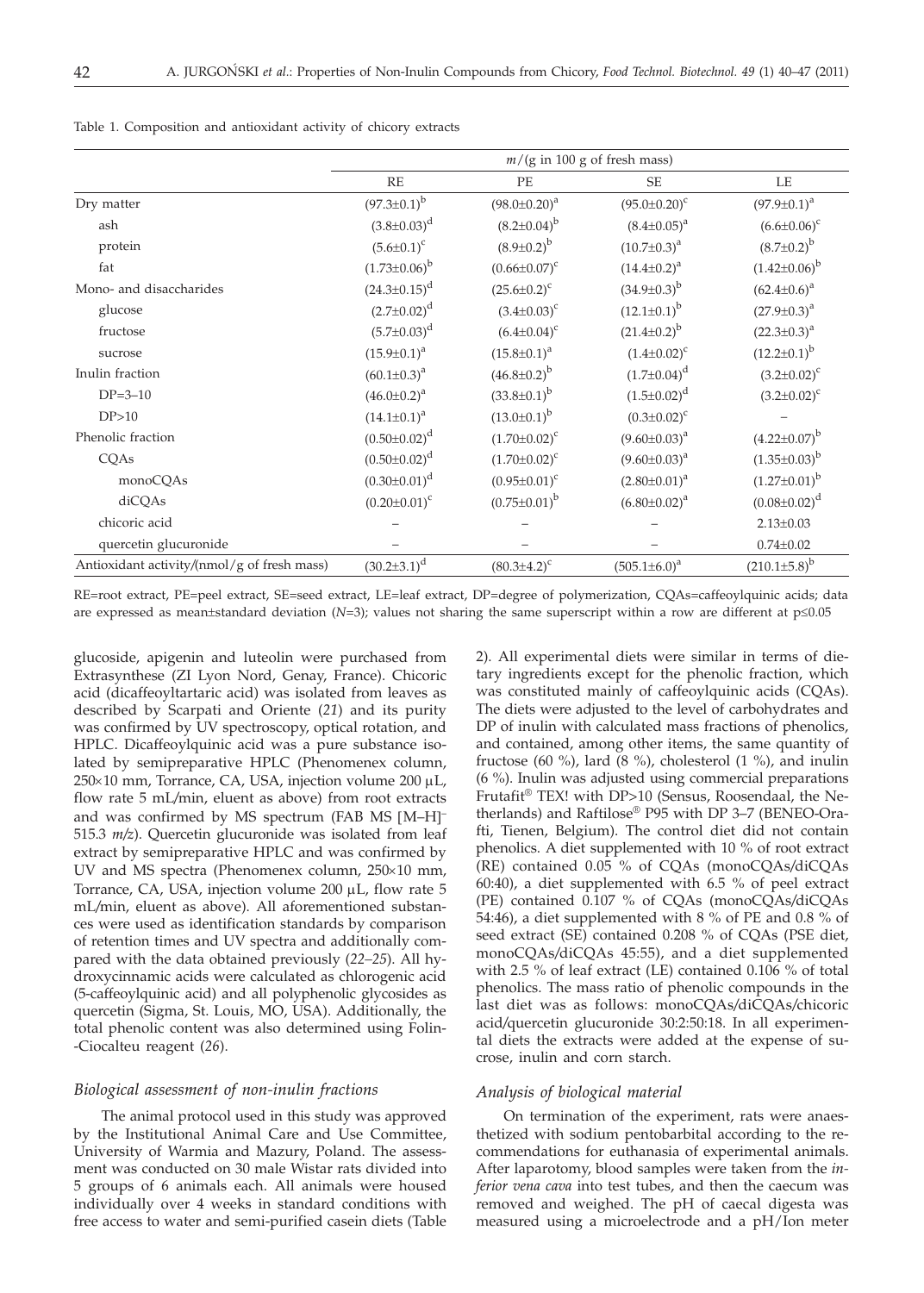## Table 2. Composition of the diets

|                                          | $m/(g \text{ in } 100 \text{ g of fresh mass})$ |       |          |                          |       |
|------------------------------------------|-------------------------------------------------|-------|----------|--------------------------|-------|
|                                          | Control                                         | RE    | PE       | <b>PSE</b>               | LE    |
| Ingredients                              |                                                 |       |          |                          |       |
| casein                                   | 14.80                                           | 14.80 | 14.80    | 14.80                    | 14.80 |
| DL-methionin                             | 0.20                                            | 0.20  | 0.20     | 0.20                     | 0.20  |
| lard                                     | 8.00                                            | 8.00  | 8.00     | 8.00                     | 8.00  |
| cholesterol                              | 1.00                                            | 1.00  | 1.00     | 1.00                     | 1.00  |
| cholic acid                              | 0.20                                            | 0.20  | 0.20     | 0.20                     | 0.20  |
| mineral mix recommended for AIN-93G diet | 3.50                                            | 3.50  | 3.50     | 3.50                     | 3.50  |
| vitamin mix recommended for AIN-93G diet | 1.00                                            | 1.00  | 1.00     | 1.00                     | 1.00  |
| choline chloride                         | 0.20                                            | 0.20  | 0.20     | 0.20                     | 0.20  |
| chicory root extract                     | $\overline{\phantom{0}}$                        | 10.00 |          |                          |       |
| chicory peel extract                     |                                                 |       | 6.50     | 8.00                     |       |
| chicory seed extract                     |                                                 |       |          | 0.80                     |       |
| chicory leaf extract                     |                                                 |       | $\equiv$ | $\qquad \qquad -$        | 2.50  |
| inulin with DP=3-7 (Raftilose® P95)      | 4.63                                            |       | 2.45     | 1.80                     | 4.55  |
| inulin with DP>10 (Frutafit® TEX!)       | 1.38                                            |       | 0.53     | 0.34                     | 1.38  |
| sucrose                                  | 2.40                                            |       | 0.80     | $\overline{\phantom{m}}$ | 0.90  |
| fructose                                 | 60.00                                           | 60.00 | 60.00    | 60.00                    | 60.00 |
| corn starch                              | 2.69                                            | 1.10  | 0.82     | 0.16                     | 1.77  |
| Calculated content of selected fractions |                                                 |       |          |                          |       |
| mono- and disaccharides/(% of diet)      | 62.40                                           | 62.43 | 62.46    | 62.32                    | 62.46 |
| inulin fraction/ $(\%$ of diet)          | 6.010                                           | 6.010 | 6.010    | 6.010                    | 6.010 |
| inulin with $DP=3-7/(%$ of fraction)     | 77.00                                           | 77.00 | 77.00    | 77.00                    | 77.00 |
| inulin with $DP=3-7/(%$ of fraction)     | 23.00                                           | 23.00 | 23.00    | 23.00                    | 23.00 |
| phenolic fraction/(% of diet)            |                                                 | 0.050 | 0.107    | 0.208                    | 0.106 |
| monoCQAs/(% of fraction)                 |                                                 | 60.00 | 54.00    | 45.00                    | 30.00 |
| diCQAs/(% of fraction)                   |                                                 | 40.00 | 46.00    | 55.00                    | 2.00  |
| chicoric acid/(% of fraction)            |                                                 |       |          |                          | 50.00 |
| quercetin glucuronide/(% of fraction)    |                                                 |       |          |                          | 18.00 |

RE=root extract, PE= peel extract, PSE=peel and seed extract, LE=leaf extract, DP=degree of polymerization, CQAs=caffeoylquinic acids; all diets had the same content of inulin with similar DP

(model 301, Hanna Instruments, Inc, Woonsocket, RI, USA), while dry matter was determined at 105 °C. Fresh caecal digesta were used for analyses of ammonia concentration, whereas microbial glycolytic activities, as well as the concentration of short-chain fatty acids (SCFAs) were determined after storage of samples at –70 °C. Ammonia was extracted and trapped in a solution of boric acid, then determined by direct titration with sulphuric acid (27). The microbial glycolytic activities ( $\alpha$ - and  $\beta$ -glucosidase,  $\alpha$ - and  $\beta$ -galactosidase,  $\beta$ -glucuronidase) were measured by the rate of *p*- or *o*-nitrophenol released from their nitrophenyl glucosides, and expressed as  $\mu$ mol of product formed per h per g of caecal digesta (*2*). The concentration of SCFAs was measured using gas chromatography under the conditions described previously (*2*).

Serum concentration of triglycerides, total cholesterol, and its high-density lipoprotein fraction were estimated with reagents from Alpha Diagnostics Ltd. (Warsaw, Poland). The activity of glutathione peroxidase (GPx) in the heparinized blood and superoxide dismutase (SOD) in erythrocyte lysate were determined using reagents

from Randox Laboratories Ltd. (Crumlin, UK). Serum ACW (antioxidant capacity of water-soluble substances, Analytik Jena AG kit, Jena, Germany) and ACL (antioxidant capacity of lipid-soluble substances, Analytik Jena AG kit) were determined with a photochemiluminescence detection method using a Photochem (Analytik Jena AG). In the photochemiluminescence assay, the generation of free radicals was partially eliminated by the reaction with antioxidants present in serum samples, and the remaining radicals were quantified by luminescence generation. Ascorbate and Trolox calibration curves were used in order to evaluate ACW and ACL, respectively, and the results were expressed as µmol of ascorbate or Trolox equivalent per mL of serum.

## *Statistics*

Results were refined statistically using a 1-way analysis of variance and the Duncan's multiple range test. Differences were considered significant at  $p \leq 0.05$ . Standard error of the mean (SEM) was pooled through division of a standard deviation from all rats by the square root of rat number.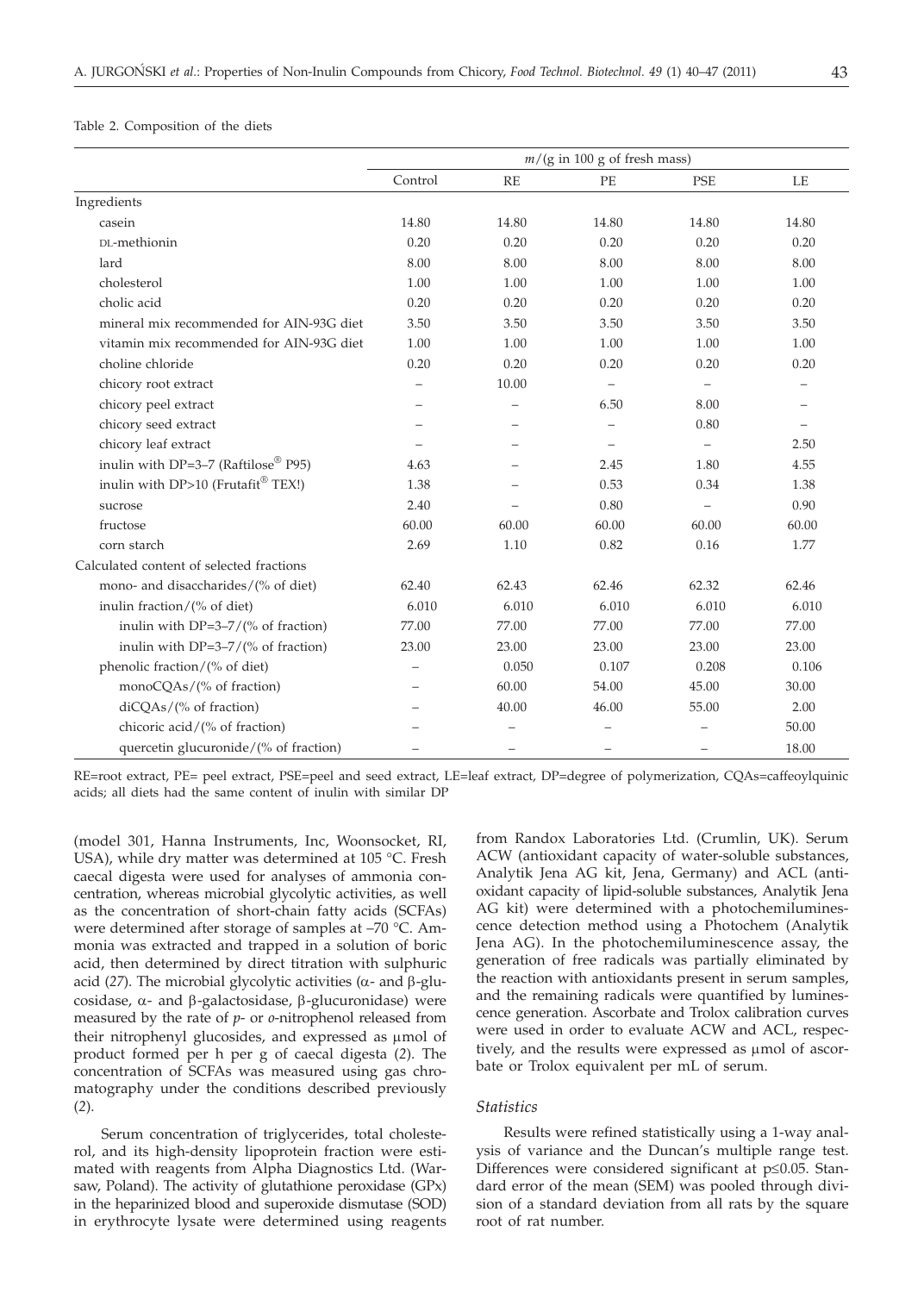# **Results and Discussion**

A comparison of the chemicals present in the chicory preparations used in our study reveals the freeze- -dried seed extract (SE) as the richest source of minerals, protein, fat, and phenolic compounds (Table 1). A phenolic fraction in the SE was identified as CQAs; its content equaled 9.6 % of the preparation with the predominant part being diCQAs  $(6.8\%)$ . The LE was also rich in phenolics (4.2 %); however, in this preparation chicoric acid, monoCQAs, and quercetin glucuronide were present in 2.1, 1.3, and 0.74 %, respectively. The lowest level of phenolics identified as CQAs was in RE (0.5 %), whereas PE contained more than threefold CQAs (1.7 %) than the RE. In all tested extracts the main monoCQA was identified as chlorogenic acid. The total phenolic content in the extracts corresponds to their antioxidant activity, which was the highest in SE followed by LE, PE and RE (Table 1). The highest content of well-absorbable carbohydrates was present in LE (62.4 %), especially glucose and fructose were present in large quantities (27.9 and 22.3 %, respectively). A similar situation was evident in the seed preparation where glucose (12.1 %) and fructose (21.4 %) were also the main source of these carbohydrates (34.9 %); in RE and PE a predominant member of well-absorbable carbohydrates was sucrose (approx. 16 % in both cases). The inulin fraction was the highest in root and peel preparations (60.1 and 46.8 %, respectively) and consisted mainly of chains with DP<10; SE and LE were characterized by decidedly lower mass fractions of inulin (1.7 and 3.2 %, respectively).

The chemical composition of the root and peel extracts, with extraction yields of 33 and 17 g per 100 g of raw material, respectively, indicates that the method used in this study might be an alternative tool for obtaining functional preparations rich in inulin, especially with lower DP and CQAs. On industrial scale inulin with both low and high DP is efficiently isolated with hot water extraction, after which a purification and partial enzymatic hydrolysis are performed in order to obtain fructooligosaccharide preparations. Moreover, the extraction of chicory leaves and seeds with 75 % ethanol seems to be a useful way to isolate such bioactive compounds as CQAs and chicoric acid. According to Reinke *et al.* (*28*) chicoric acid is active against human immunodeficiency virus type 1, whereas CQAs are recognized as analgesic, antiviral and antihypertensive agents (*29–31*). Furthermore, it must be emphasized that Schmidt *et al.* (*32*) did not note any toxic effects in rats after oral administration of chicory root preparation rich in sesquiterpene lactones, obtained by 95 % ethanolic extraction, followed by *n*-heptane and ethyl acetate treatment.

In the biological assessment of non-inulin components from chicory extracts there were no statistically significant differences in diet intake and animal growth (Table 3). The tested diets did not have any significant effect on caecal tissue and digesta relative mass, as well as pH and ammonia concentration in digesta, while dry matter decreased significantly in the digesta of rats fed RE and PSE diets, when compared to those fed the control one (Table 3). Caecal activity of bacterial  $\alpha$ - and  $\beta$ -glucosidase, as well as  $\alpha$ -galactosidase did not differ among all rats, while  $\beta$ -galactosidase decreased significantly in the rats fed a diet enriched with the highest amount of phenolics (PSE diet), when compared to those fed control and LE diet. The highest  $\beta$ -glucuronidase activity was in rats fed control diet and it decreased considerably in animals fed PSE and LE diet. All the dietary treatments had no influence on the caecal concentration and profile of SCFAs, except acetate concentration, which was significantly decreased after the consumption of RE diet in comparison with control, yet with no statistical influence on its proportion in the SCFA profile.

It is well known that the intake of inulin can, among others, increase faecal biomass, stimulate acidification of digesta, lead to more saccharolytic and less proteolytic fermentation and increase microbial production of SCFAs in the large intestine (*3*). However, recent studies have shown that phenolics from plant extracts can act as antimicrobial agents *in vitro* (*33*). Such an activity could limit the aforementioned positive effects of inulin, provided that chicory phenolics can reach the hindgut. From all hydroxycinnamates identified in our study, the bioavailability of chlorogenic acid (monoCQA) is the most recognized. According to Gonthier *et al.* (*34*), the bioavailability of chlorogenic acid depends largely on its metabolism by the gut microflora. Moreover, the net absorption in the rat small intestine accounted for 8 % of the perfused chlorogenic acid, whereas its unchanged form was detected neither in plasma nor in bile (*35*). On the other hand, chlorogenic acid in its intact form was absorbed in the rat stomach, while 15–32 % passed to the caecum (*36*). It might be supposed that the other CQAs, especially diCQAs, as well as chicoric acid, due to their higher molecular mass, could reach the hindgut in comparable or even higher quantities than chlorogenic acid. In our study, besides the lowered activity of  $\beta$ -galactosidase after the ingestion of the PSE diet, we did not observe any inhibitory effects of the tested extracts on fermentative processes in the caecum. Additionally, the decreased b-glucuronidase activity after the intake of LE and PSE diets should be considered as a desired change, since this enzyme is recognized as responsible for the hydrolysis of glucuronide conjugates in the gut, and is thus an important factor in the generation of toxic and carcinogenic substances (*2*). Interestingly, tumour inhibitory activity of chicory RE in mice has been observed (*37*).

Lipid profile and antioxidant status of rat serum are shown in Table 4. In our study, all tested non-inulin fractions of the extracts possessing different content of phenolic compounds had no essential influence on the lipid profile of the animals; however, there is a tendency to reduce total cholesterol concentration in experimental groups, especially in those fed the PSE diet (p=0.08). The tendency is of importance in a context of the well- -documented triglyceride-lowering effect of inulin (*3*), therefore the non-inulin fraction tested in the present study could be an additional factor in the modulation of lipid metabolism. Support for this supposition may be in the report by Meehye (*6*), who observed reduced cholesterol uptake through administration of chicory RE into perfused gut of rats. In our study, the experimental diets had no influence on SOD and GPx activity, compared to the control. This observation was also reflected in the lack of differences in ACW among all animals. The low-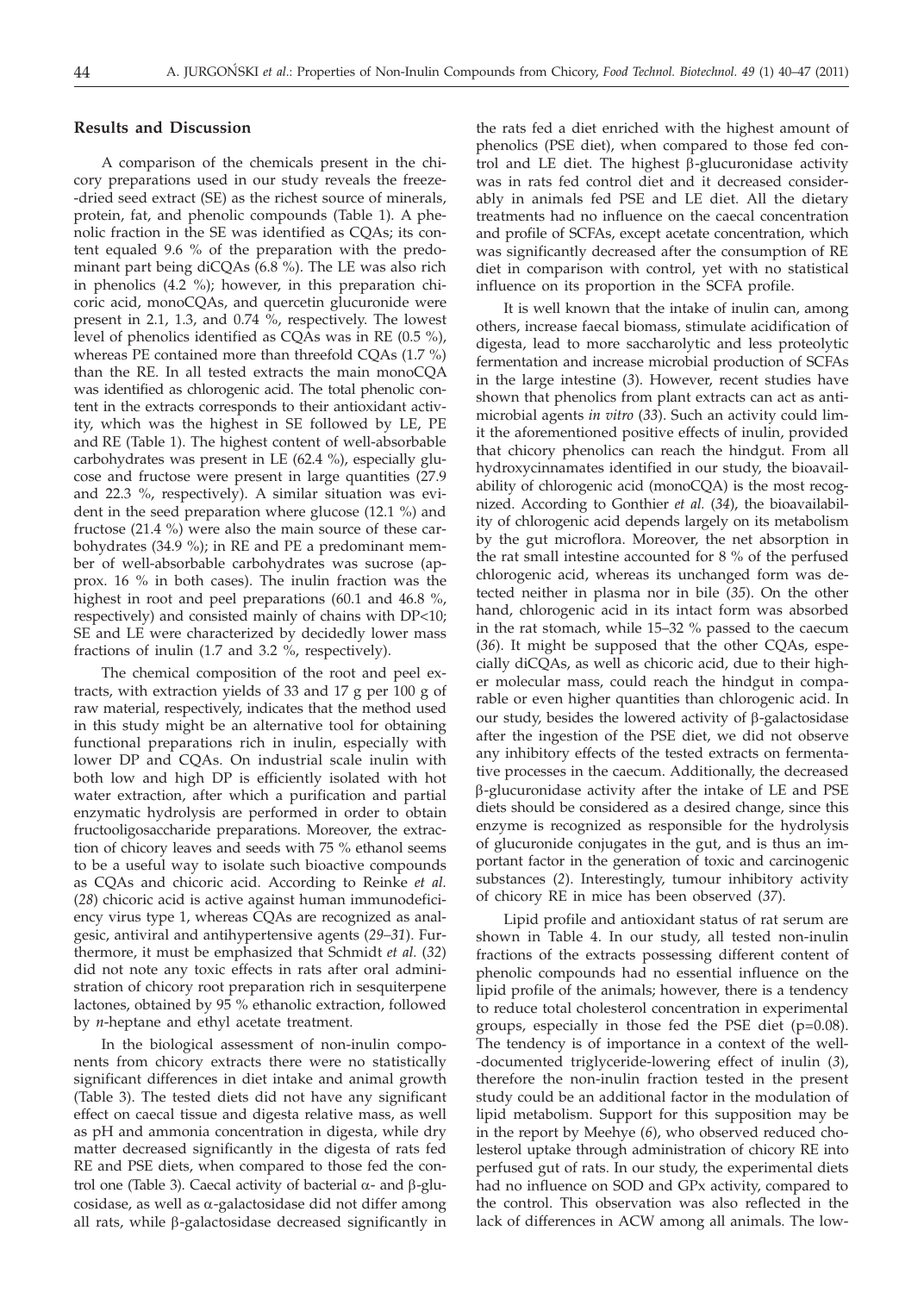|                                                                         | Diet                |                    |                      |                     |                      |            |
|-------------------------------------------------------------------------|---------------------|--------------------|----------------------|---------------------|----------------------|------------|
|                                                                         | Control             | RE                 | PE                   | <b>PSE</b>          | LE                   | Pooled SEM |
| Animal growth                                                           |                     |                    |                      |                     |                      |            |
| initial body mass/g                                                     | 103.1               | 103.7              | 103.2                | 103.2               | 103.1                | 0.738      |
| diet intake/g                                                           | 341.1               | 353.2              | 355.2                | 345.2               | 362.0                | 4.833      |
| body mass gain/g                                                        | 111.5               | 116.3              | 124.0                | 106.7               | 111.5                | 2.754      |
| final body mass/ $g$                                                    | 214.6               | 209.9              | 221.6                | 209.9               | 221.6                | 2.883      |
| Caecal parameters                                                       |                     |                    |                      |                     |                      |            |
| tissue mass/(g per 100 g of body mass)                                  | 0.502               | 0.537              | 0.504                | 0.504               | 0.503                | 0.013      |
| digesta mass/(g per 100 g of body mass)                                 | 1.192               | 1.552              | 1.531                | 1.704               | 1.351                | 0.081      |
| pH of digesta                                                           | 5.720               | 5.790              | 5.460                | 5.550               | 5.540                | 0.054      |
| dry matter/ $(\%$ of digesta)                                           | 27.479 <sup>a</sup> | $20.941^{b}$       | 21.925 <sup>ab</sup> | $19.111^{b}$        | 22.732 <sup>ab</sup> | 0.879      |
| ammonia/(mg/g of digesta)                                               | 0.391               | 0.304              | 0.357                | 0.340               | 0.333                | 0.017      |
| bacterial enzymes activity/ $(\mu \text{mol}/(\text{h}\cdot \text{g}))$ |                     |                    |                      |                     |                      |            |
| $\alpha$ -glucosidase                                                   | 23.01               | 19.79              | 17.21                | 16.16               | 22.70                | 1.236      |
| $\beta$ -glucosidase                                                    | 5.05                | 4.97               | 4.75                 | 3.71                | 4.32                 | 0.367      |
| $\alpha$ -galactosidase                                                 | 9.23                | 6.98               | 7.40                 | 5.80                | 8.62                 | 0.785      |
| $\beta$ -galactosidase                                                  | $37.88^{a}$         | $26.6^{ab}$        | $30.31^{ab}$         | $14.82^{b}$         | $33.04^{\rm a}$      | 2.662      |
| $\beta$ -glucuronidase                                                  | $4.85^{\mathrm{a}}$ | 4.19 <sup>ab</sup> | $3.23^{ab}$          | 2.06 <sup>c</sup>   | $2.68^{bc}$          | 0.342      |
| concentration of SCFAs/ $(\mu \text{mol}/g)$                            |                     |                    |                      |                     |                      |            |
| acetate                                                                 | 63.06 <sup>a</sup>  | $43.38^{b}$        | $52.41^{ab}$         | 55.28 <sup>ab</sup> | 55.0 <sup>ab</sup>   | 2.161      |
| propionate                                                              | 39.1                | 39.19              | 50.61                | 41.60               | 35.42                | 1.990      |
| isobutyrate                                                             | 0.06                | 0.07               | 0.04                 | 0.04                | 0.02                 | 0.009      |
| butyrate                                                                | 1.98                | 1.29               | 2.05                 | 1.02                | 1.29                 | 0.199      |
|                                                                         |                     |                    |                      |                     |                      |            |

Table 3. Effect of non-inulin components from chicory extracts on animal growth and caecal metabolism

RE=root extract, PE=peel extract, PSE=peel and seed extract, LE=leaf extract, SEM=standard error of the mean, SCFAs=short-chain fatty acids; data are expressed as means ( $N=6$  per group); values not sharing the same superscript within a row are different at  $p \le 0.05$ 

isovalerate 0.31 0.22 0.26 0.20 0.20 0.021 valerate 0.17 0.10 0.16 0.12 0.13 0.009 total 104.6 84.26 105.52 98.25 92.04 3.098

acetate 59.93 51.66 49.76 55.89 61.38 1.615 propionate 37.68 46.33 47.91 42.76 36.83 1.692 butyrate 1.86 1.53 1.90 0.99 1.41 0.184

Table 4. Effect of non-inulin components from chicory extracts on serum lipid profile and antioxidant status

profile of SCFAs/(% of total)

|                              | Diet              |                   |                   |             |             |            |
|------------------------------|-------------------|-------------------|-------------------|-------------|-------------|------------|
|                              | Control           | <b>RE</b>         | PE                | <b>PSE</b>  | LE          | Pooled SEM |
| Lipid profile                |                   |                   |                   |             |             |            |
| total cholesterol/ $(mg/dL)$ | 380.48            | 361.02            | 309.44            | 283.57      | 325.22      | 12.651     |
| $HDL-cholesterol/(mg/dL)$    | 50.60             | 43.9              | 48.31             | 46.74       | 45.71       | 1.395      |
| triglycerides/ $(mg/dL)$     | 80.16             | 74.30             | 89.42             | 84.32       | 71.82       | 5.530      |
| Antioxidant status           |                   |                   |                   |             |             |            |
| GPx/(U/mL)                   | 19.39             | 20.07             | 20.91             | 20.64       | 22.10       | 0.599      |
| SOD/(U/mL)                   | 300.32            | 330.43            | 322.79            | 340.32      | 301.22      | 9.208      |
| ACW/(µmol/dL)                | 4.03              | 4.15              | 4.15              | 5.38        | 5.63        | 0.327      |
| ACL/(µmol/dL)                | 7.33 <sup>c</sup> | 7.88 <sup>c</sup> | 9.79 <sup>a</sup> | $8.16^{bc}$ | $8.66^{ab}$ | 0.202      |

RE=root extract, PE=peel extract, PSE=peel and seed extract, LE=leaf extract, SEM=standard error of the mean, HDL=high-density lipoprotein, GPx=glutathione peroxidase, SOD=superoxide dismutase, ACW=antioxidant capacity of water-soluble substances, ACL=antioxidant capacity of lipid-soluble substances; data are expressed as means (*N*=6 per group); values not sharing the same superscript within a row are different at  $p \le 0.05$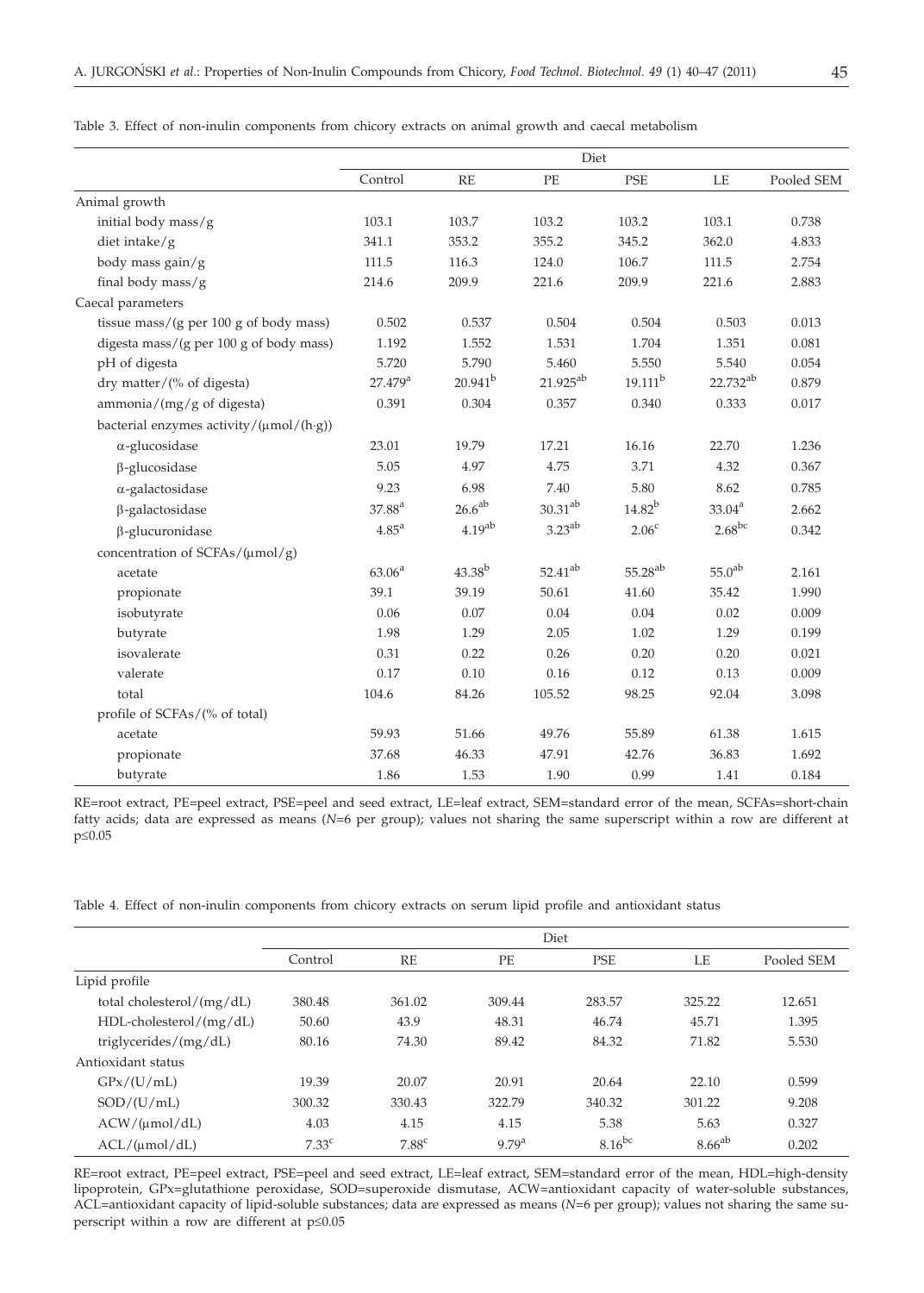est ACL was in the rats fed control and RE diet; PE and LE diets significantly increased ACL, whereas the effect of PSE diet was insignificant.

Recently published *in vitro* studies indicate that the constituents of *Cichorium intybus* L., especially from the red varieties, possess potential anti-free radical activity (*8,9*). Our *in vitro* results showed relatively high antioxidant activity of the extracts from leaves, and especially seeds, when compared to root and peel ones; however, the potency was verified by animal study. It shows that non-inulin components from green leaves and root peels may, indeed, have an ability to increase protection against lipid peroxidation in rat organism with disturbed metabolism. This ability is a confirmation of an earlier *in vitro* study by Kim and Yang (*38*), who observed protective effects of chicory RE against low-density lipoprotein oxidation. In addition, some authors (*4,5*) have reported antihepatotoxic effects of chicory root callus and seed extracts against carbon tetrachloride-induced hepatic damage in rats, which is generated by free radicals, thus the evidence is strong that antioxidative compounds with strong biological activity are present in chicory. However, in our study the favourable elevation of ACL was not observed through an increase in the amount of phenolics in the PSE diet (*vs.* PE diet). Possibly other compounds present in the seeds played a role in establishing the blood antioxidant status.

## **Conclusion**

The chemical composition of the 75 % ethanol extracts of root, peel, leaf and seed presented in this study indicates that different parts of chicory and its by-products might be good sources of functional compounds (inulin, chicoric acid, quercetin glucuronide, chlorogenic acid and other caffeoylquinic acids). The lack of inhibitory effects on fermentative processes in the caecum, in connection with their ability to increase the protection against lipid peroxidation, points that chicory non-inulin fractions, rich in phenolics, extracted from leaves and root peels might be an additional factor in improving the physiological activity of inulin. Finally, we hold that chicory should once again regain research and industrial attention on account of the possible nutritional and therapeutic use of its extracts.

### *Acknowledgements*

The research was supported by the European Union within the European Social Fund.

# **References**

- *1.* H.P. Bais, G.A. Ravishankar, *Cichorium intybus* L. Cultivation, processing, utility, value addition and biotechnology, with an emphasis on current status and future pros-<br>pects, *J. Sci. Food Agric. 81* (2001) 467–484.<br>2. J. Juskiewicz, Z. Zduńczyk, Effects of cellulose, carboxypects, *J. Sci. Food Agric. 81* (2001) 467–484.
- methylcellulose and inulin fed to rats as single supplements or in combinations on their caecal parameters, *Comp. Biochem. Phys. A, 139* (2004) 513–519.
- *3.* M.B. Roberfroid, Introducing inulin-type fructans, *Brit. J. Nutr.* (Suppl. 1), *93* (2005) 13–25.
- *4.* R. Zafar, S. Mujahid Ali, Anti-hepatotoxic effects of root and root callus extracts of *Cichorium intybus* L., *J. Ethnopharmacol. 63* (1998) 227–231.
- *5.* B. Ahmed, T.A. Al-Howiriny, A.B. Siddiqui, Antihepatotoxic activity of seeds of *Cichorium intybus*, *J. Ethnopharmacol. 87* (2003) 237–240.
- *6.* K. Meehye, The water-soluble extract of chicory reduces cholesterol uptake in gut-perfused rats, *Nutr. Res. 20* (2000) 1017–1026.
- *7.* W. Peschel, F. Sánchez-Rabaneda, W. Diekmann, A. Plescher, I. Gartzia, D. Jiménez, R. Lamuela-Raventós, S. Buxaderas, C. Codina, An industrial approach in the search of natural antioxidants from vegetable and fruit wastes, *Food Chem. 97* (2006) 137–150.
- *8.* A. Papetti, M. Daglia, P. Grisoli, C. Dacarro, C. Gregotti, G. Gazzani, Anti- and pro-oxidant activity of *Cichorium* genus vegetables and effect of thermal treatment in biological systems, *Food Chem. 97* (2006) 157–165.
- *9.* M. Innocenti, S. Gallori, C. Giaccherini, F. Ieri, F.F. Vincieri, N. Mulinacci, Evaluation of the phenolic content in the aerial parts of different varieties of *Cichorium intybus* L., *J. Agric. Food Chem. 53* (2005) 6497–6502.
- *10.* N. Smirnoff, Q.J. Cumbes, Hydroxyl radical scavenging activity of compatible solutes, *Phytochemistry*, *28* (1989) 1057–1060.
- *11.* W. van den Ende, R. Valluru, Sucrose, sucrosyl oligosaccharides, and oxidative stress: Scavenging and salvaging?, *J. Exp. Bot. 60* (2009) 9–18.
- *12.* J.A. Larrauri, I. Goñi, N. Martin-Carrón, P. Rupérez, F. Saura- -Calixto, Measurement of health-promoting properties in fruit dietary fibres: Antioxidant capacity, fermentability and glucose retardation index, *J. Sci. Food Agric. 71* (1996) 515– 519.
- *13.* J. Busserolles, E. Gueux, E. Rock, C. Demigné, A. Mazur, Y. Rayssiguier, Oligofructose protects against the hypertriglyceridemic and pro-oxidative effects of a high fructose diet in rats, *J. Nutr. 133* (2003) 1903–1908.
- 14. J. Milala, K. Grzelak, B. Król, J. Juśkiewicz, Z. Zduńczyk, Composition and properties of chicory extracts rich in fructans and polyphenols, *Pol. J. Food Sci. 59* (2009) 35–43.
- *15.* AOAC Official Method 934.01. In: *Official Methods of Analysis of AOAC International, 2*, W. Horwitz, G.W. Latimer Jr. (Eds.), AOAC International, Gaithersburg, MD, USA (2007).
- *16.* AOAC Official Method 940.26. In: *Official Methods of Analysis of AOAC International, 2*, W. Horwitz, G.W. Latimer Jr. (Eds.), AOAC International, Gaithersburg, MD, USA (2007).
- *17.* AOAC Official Method 920.152. In: *Official Methods of Analysis of AOAC International, 2*, W. Horwitz, G.W. Latimer Jr. (Eds.), AOAC International, Gaithersburg, MD, USA (2007).
- *18.* AOAC Official Method 920.39. In: *Official Methods of Analysis of AOAC International, 2*, W. Horwitz, G.W. Latimer Jr. (Eds.), AOAC International, Gaithersburg, MD, USA (2007).
- *19.* W. Brand-Williams, M.E. Cuvelier, C. Berset, Use of a free radical method to evaluate antioxidant activity, *LWT–Food Sci. Technol. 28* (1995) 25–30.
- *20.* B. Król, K. Grzelak, Qualitative and quantitative composition of fructooligosaccharides in bread, *Eur. Food Res. Technol. 223* (2006) 755–758.
- *21.* M.L. Scarpati, G. Oriente, Chicoric acid (dicaffeyltartaric acid): Its isolation from chicory (*Chicorium intybus*) and synthesis, *Tetrahedron, 4* (1958) 43–48.
- *22.* H. Haffke, U.H. Engelhardt, Chlorogenic acids in coffee substitutes, *Z. Lebensm. Forsch. A*, *183* (1986) 45–46 (in German).
- *23.* I.D. Chkhikvishvili, G.I. Kharebava, Chicoric and chlorogenic acids in plant species from Georgia, *Appl. Biochem. Microbiol. 37* (2000) 188–191.